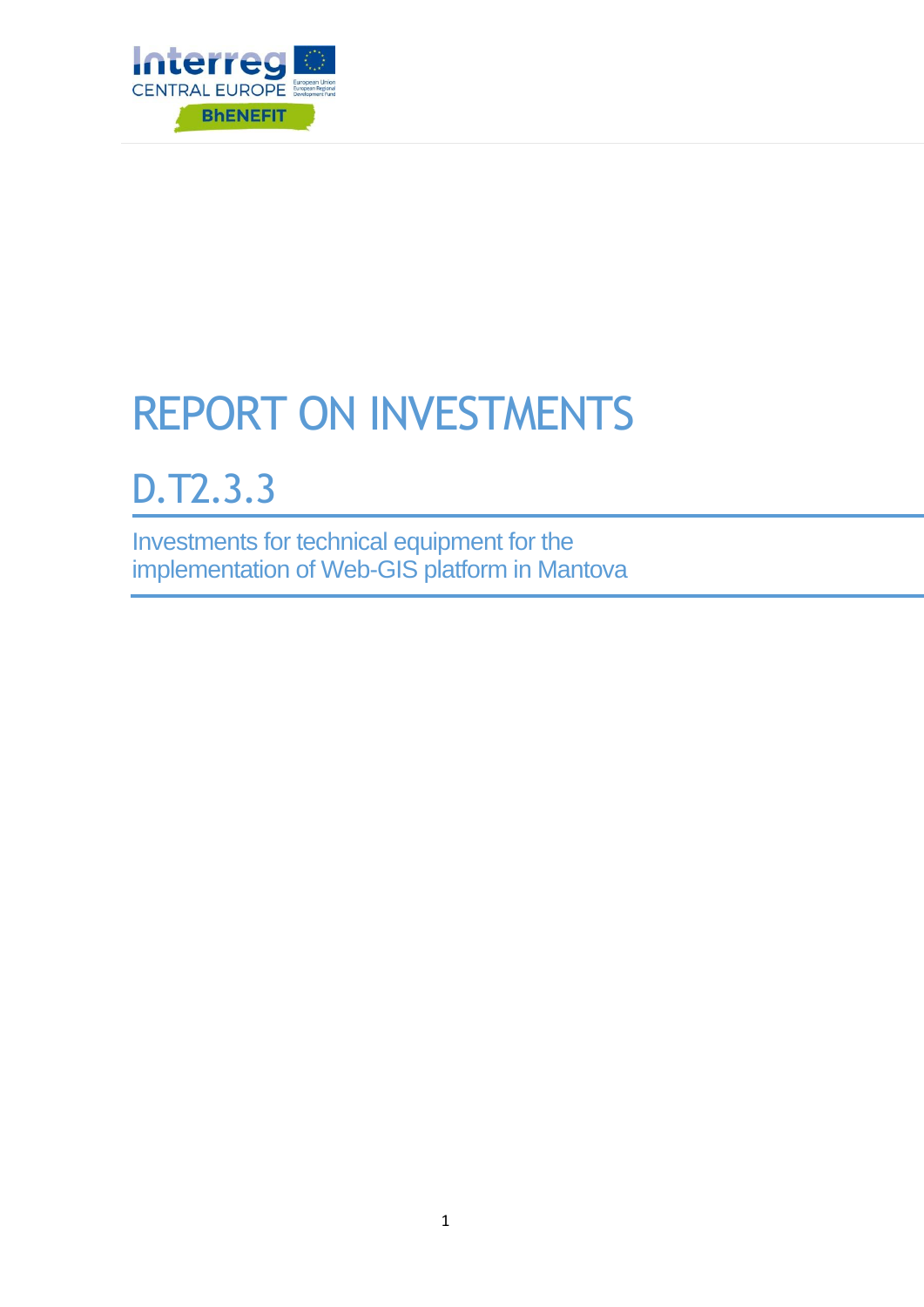



Local support group designing Mantova Web-GIS platform. Picture by Maria Giulia Longhini.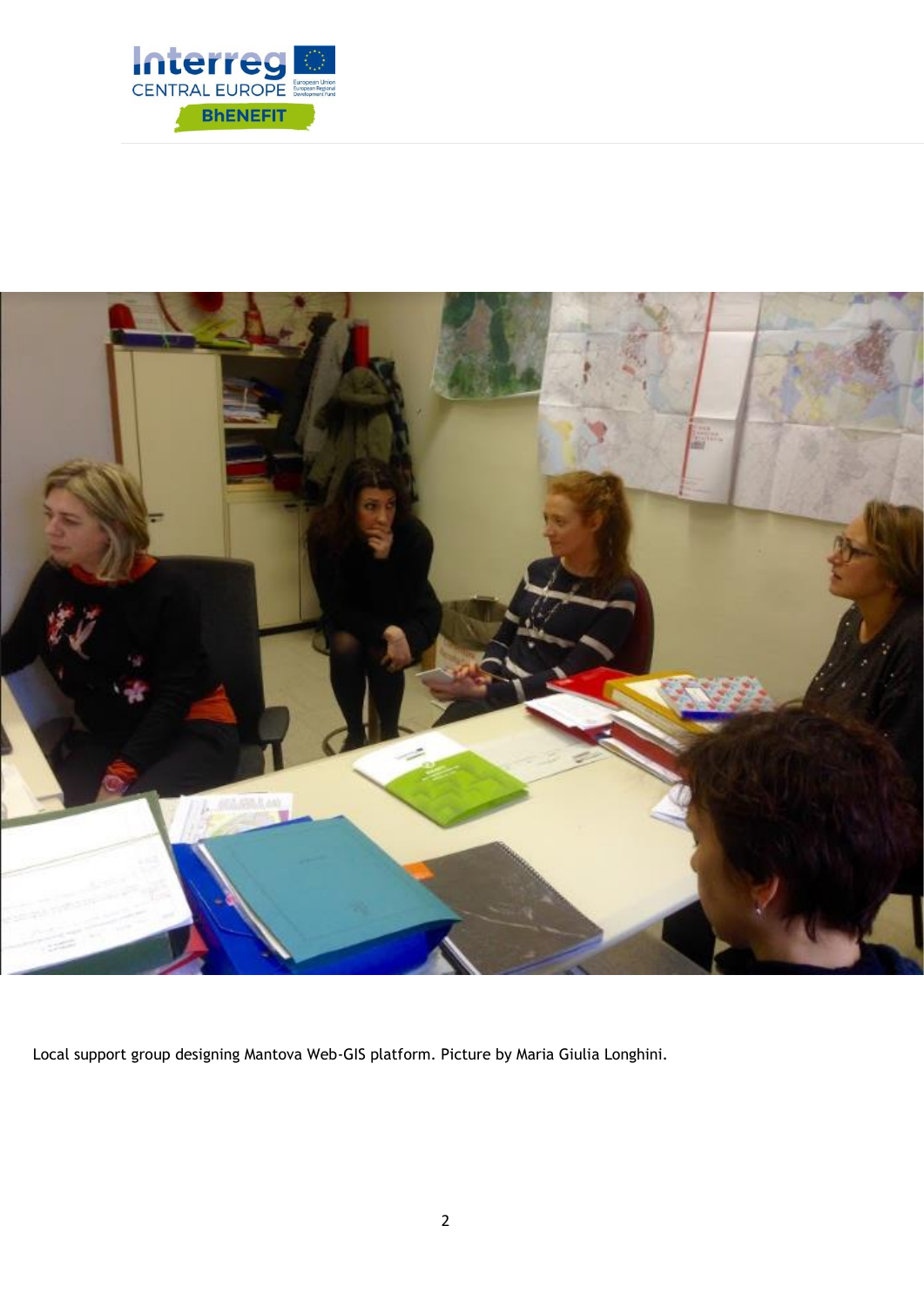

## Index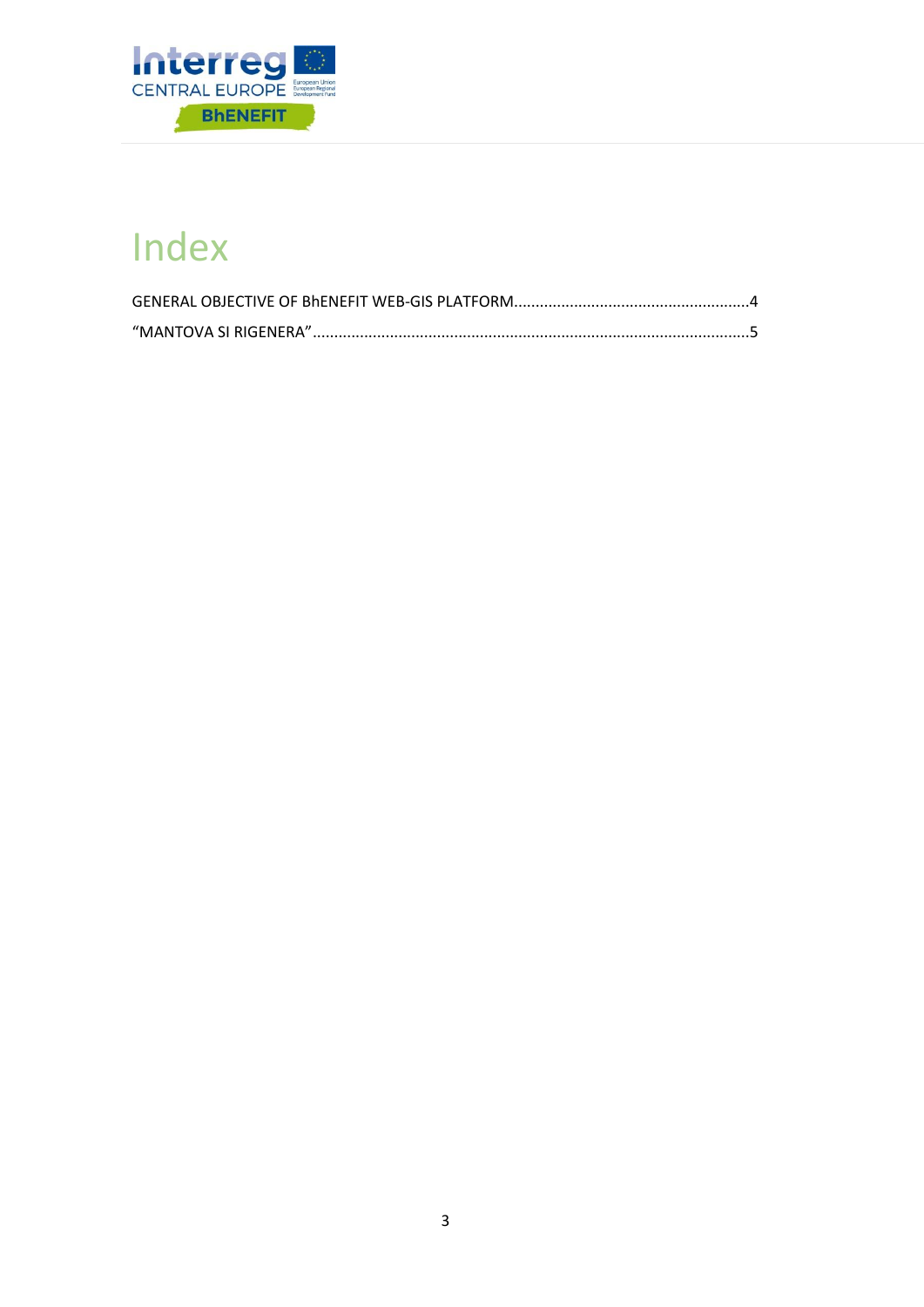

## <span id="page-3-0"></span>GENERAL OBJECTIVE OF BhENEFIT WEB-GIS PLATFORM

BhENEFIT project has developed a Web-GIS platform for the integrated monitoring of changes and modifications in Historic Built Areas (HBA). The platform is an ICT product able to collect different data throught GIS technology and show them and their interactions in an user-friendly way through a specific web interface. Final users from public administration do not need specific expertise to monitor ongoing phenomena.

The platform will analyze different fields regarding HBA sustainability: social sustainability and energetic and environmental sustainability. Economic sustainability is horizontally examined.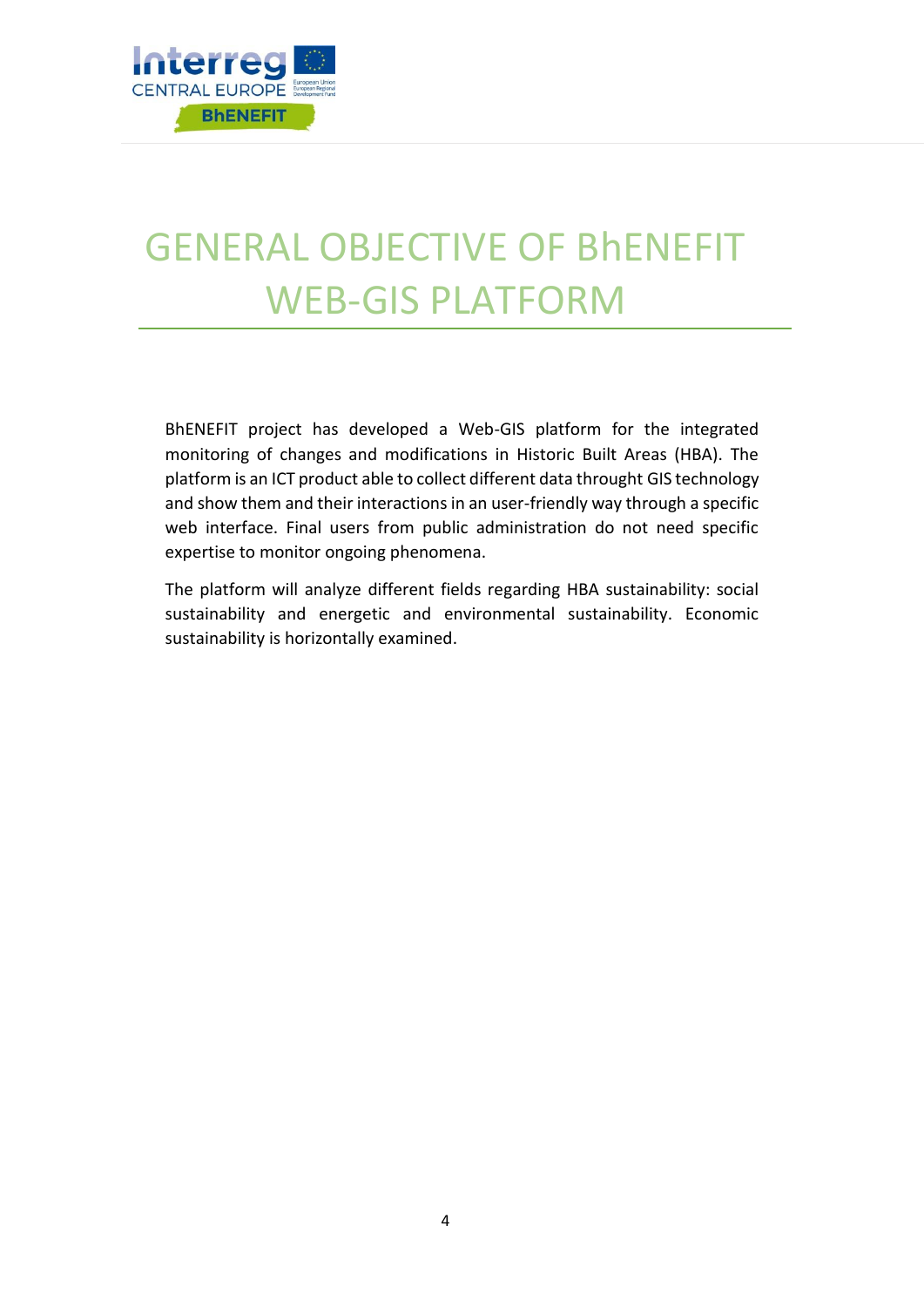

## "MANTOVA SI RIGENERA"

<span id="page-4-0"></span>Mantova Municipality focuses its pilot action on social sustainability working on urban regeneration within HBA.

The platform developed is based on GIS technology and compares existing data (from different subjects: Mantova Municipality, local police department, Tea SpA – the multi-utility working within the municipality, Ministry of Culture and Art, Head of artistic and historical monuments) with new data collected from field surveys and questionnaires to citizens, city users, associations and groups of interests acting within HBA.

The data from citizens/associations/groups of interests are collected through an on-line platform allowing users to indicate the area/street/building they consider subjected to decay.

The intersection on new and existing date will help the local authority to take strategic decisions about areas to be regenerated.

To build up this system and collect data, Mantova Municipality PP1 and Politecnica PP13 made some equipment investments this document will describe.

The reasons of those investments area based on the need to have software's availability, that allows PPs to:

- **Produce GIS data to be inserted in the platform, but at the same time compatible with the previous PPs equipment and ICT abilities**
- **Produce GIS maps able to interact with 3Dmodels**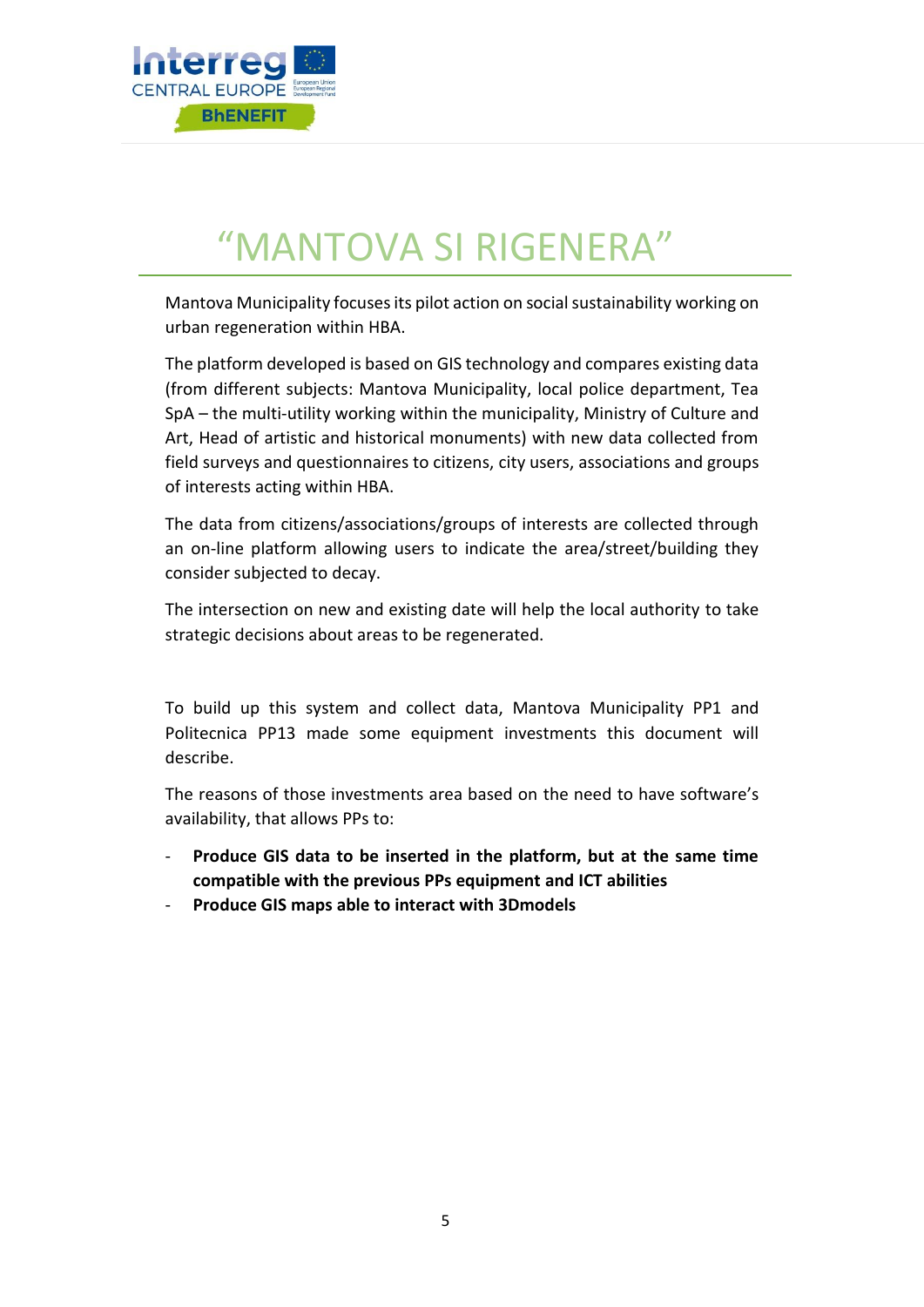

### Gis Cloud service (purchased by PP1)

#### **REASON OF THE PURCHASE**

#### Mantova needed Gis Cloud to:

- collect different data through GIS technology and show them and their interactions in a user-friendy way through a specific web-interface (Branded and customized browser Portal)
- collect data and/or report from citizens and/or associations on a single topic.



To reach these objectives the interface of the queryable map had to include:

- a **Toolbar** with tools for basic operations with maps (save the map, zoom, etc).
- a **Legenda** with a list of all layers in the map.
- a **Map View**: a map display of visible layers and cartographic features.
- an **Info Panel**: attribute info about selected feature.

And to guarantee these technical details: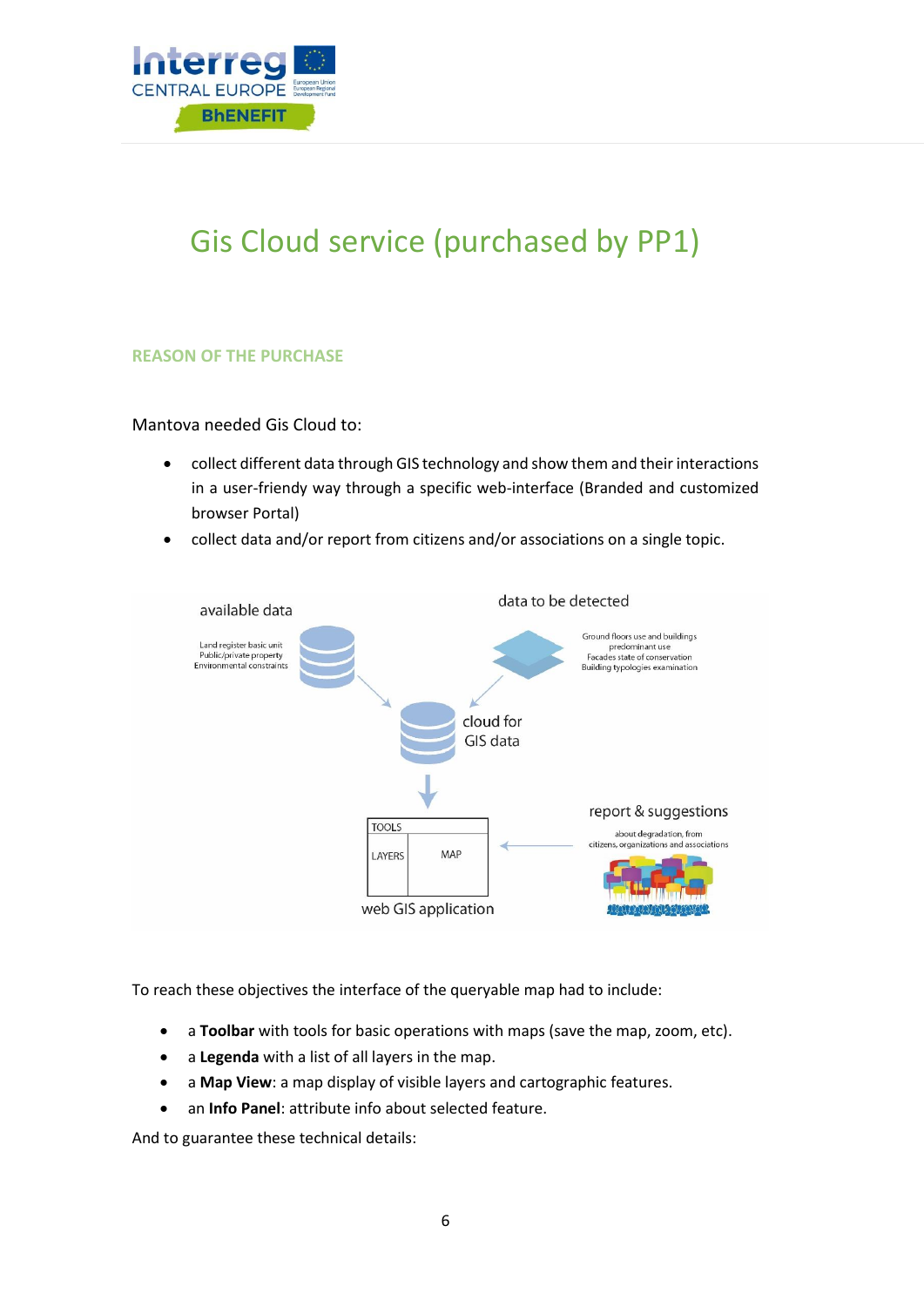

- citizens, visitors, attendees, public... can **submit reports**, including photos and comments, of any kind using Public Portal
- admin can export data collected from the gis cloud platform as a shapefile
- admin validation: PA technicians can approve submissions. Only approved submissions will be publicly visible
- data visibility can be set up

The final portal is a public web-portal solution (Branded and customized browser Portal) to collect data on a single topic with:

- Storage: map of Mantova HBA (historic built area), land register basic unit, public/private property, environmental constraints, ground floor use and buildings, predominant use, facades state of conservation, building typologies examination
- Map views: 50.000 for the public portal
- Internal admin app for managing anonymous report:

GIS Cloud system is dedicated to building a collaborative mapping platform for users of all profiles. It strives to deliver a cutting-edge mapping technology accessible to a wide variety of users and companies, regardless of their expertise, position, industry or size. Namely, its mission is to create advanced technologies that are simple to use, bringing the benefits of GIS to every corner of the world.

GIS Cloud offers a complete location-based solution for different workflows in a wide range of industries: roadworks, tree inventory and inspection, retail, smart cities, utilities such as water and pipeline management, natural resources, public city maps and many more. At the same time, GIS Cloud is a platform that allows you to build your own web and mobile apps on top of the fastest vector map engine technology available today.

This is the reason why GIS Cloud represents the most suitable solution to deploy a GIS-platform coherent with the general structure and functioning described on DT224 and the local needs and specific features of Mantova Municipality.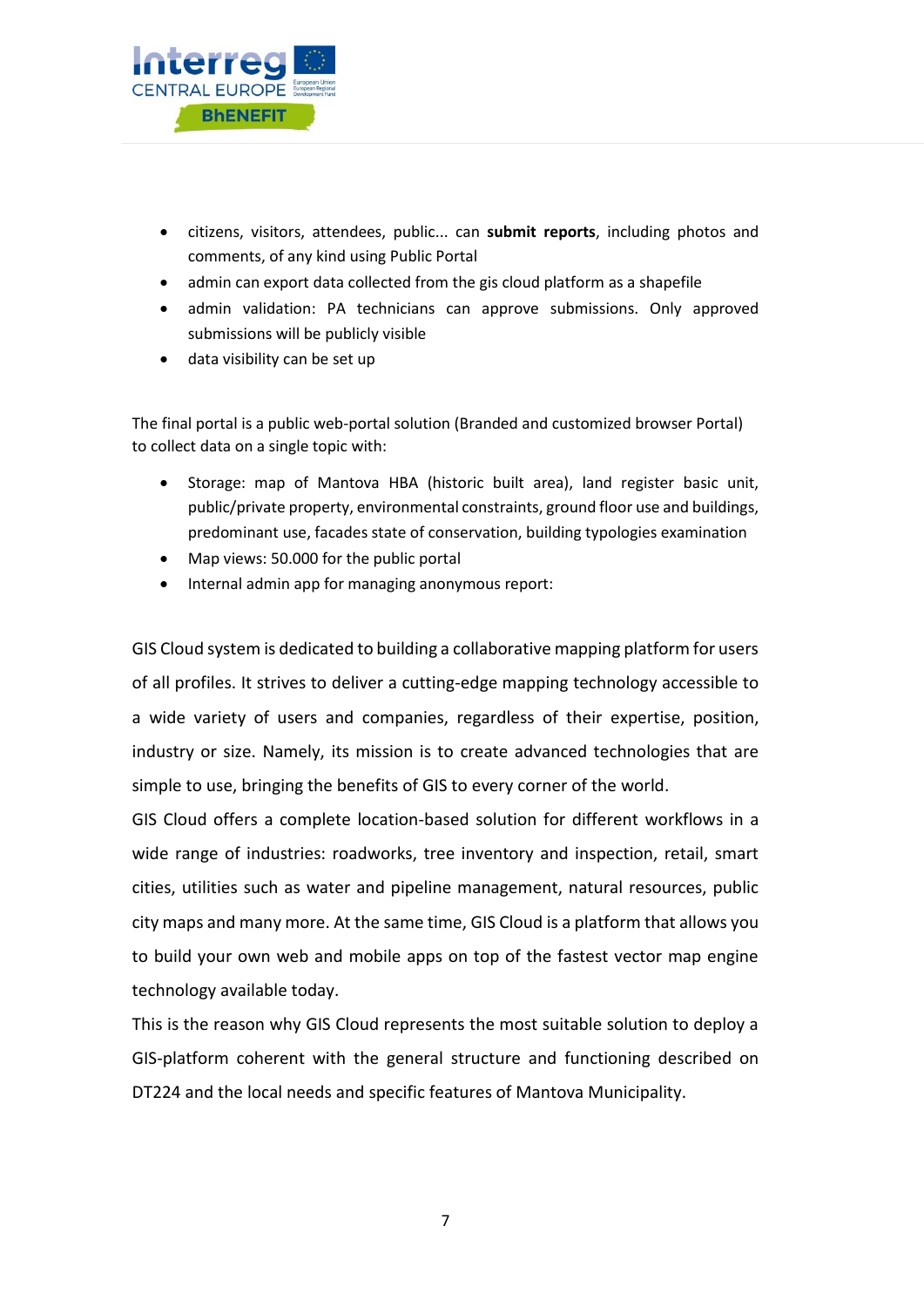

### **PROCESS**

The process started in May 2018. The municipality opened a service procurement procedure with ASTER, the municipality in-house agency to acquire the service. Gis Cloud service is provided by a foreigner subject, for this reason the municipality could not buy it itself but lean on ASTER.

The final payment to Gis Cloud occurred at the end of September (due to delays in the coordination with ASTER).

In October Municipality could be able to create the new Crowdsource project on the web portal providing Gis Cloud company:

- Name of the crowdsourcing project;
- Domain;
- Username;
- Image;
- Color of the front-office;
- Logos and their position within the page

The interface once defined could not be changed

Also items wish to be collected from anonymous users have to be defined but changes in the data collection project can be made from the municipality end (items could be later on be upgraded or edited).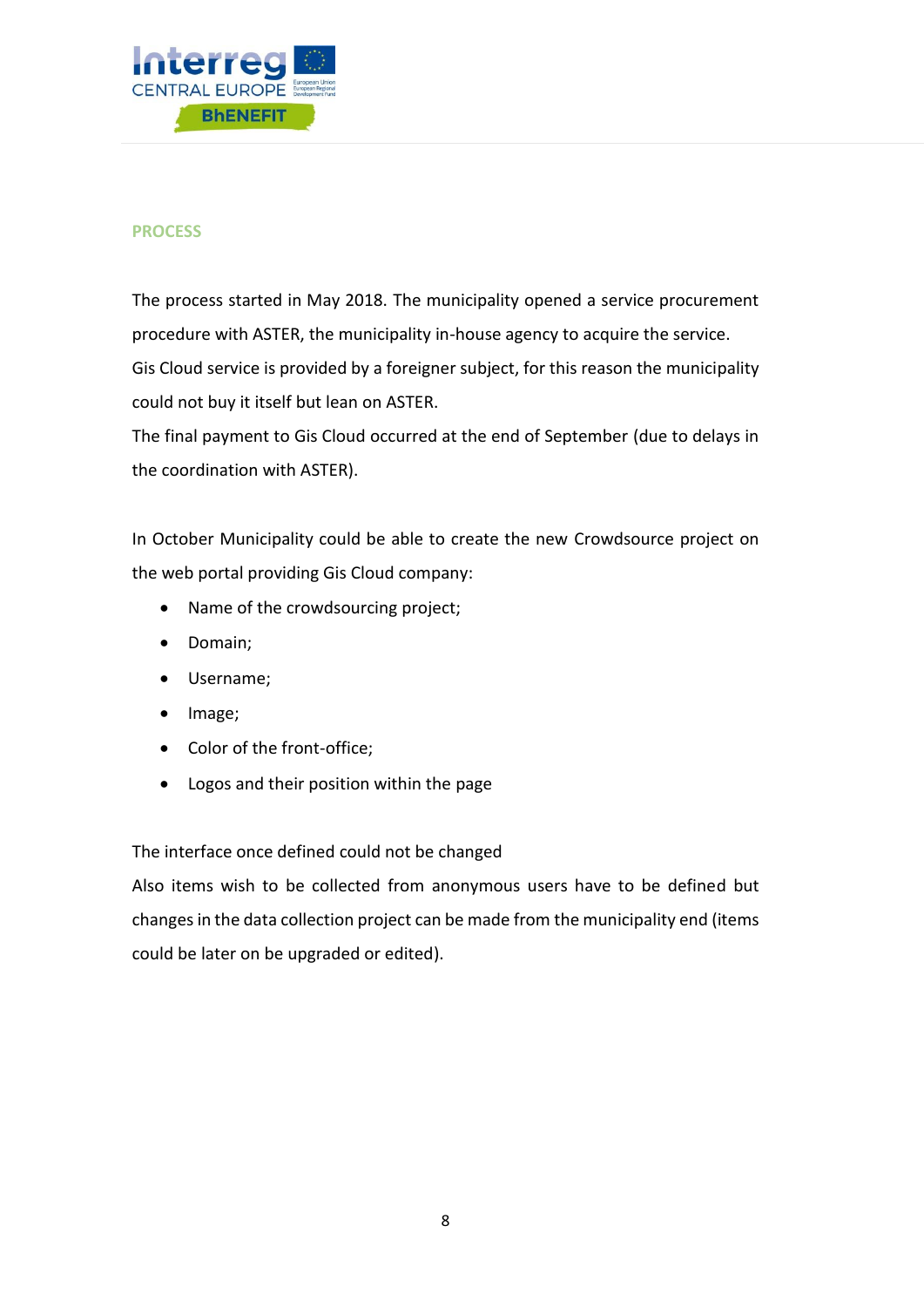

### *Final front-office of Mantova web-GIS platform*



### Notebooks (purchased by PP1)

### **REASON OF THE PURCHASE**

In order to collect data, there is the need of an useful hardware to be used for field surveys within the city centre HBA.

The municipality acquired two notebooks and used them to collect data from public and private HBA buildings:

- level of usage,
- ground floor usage,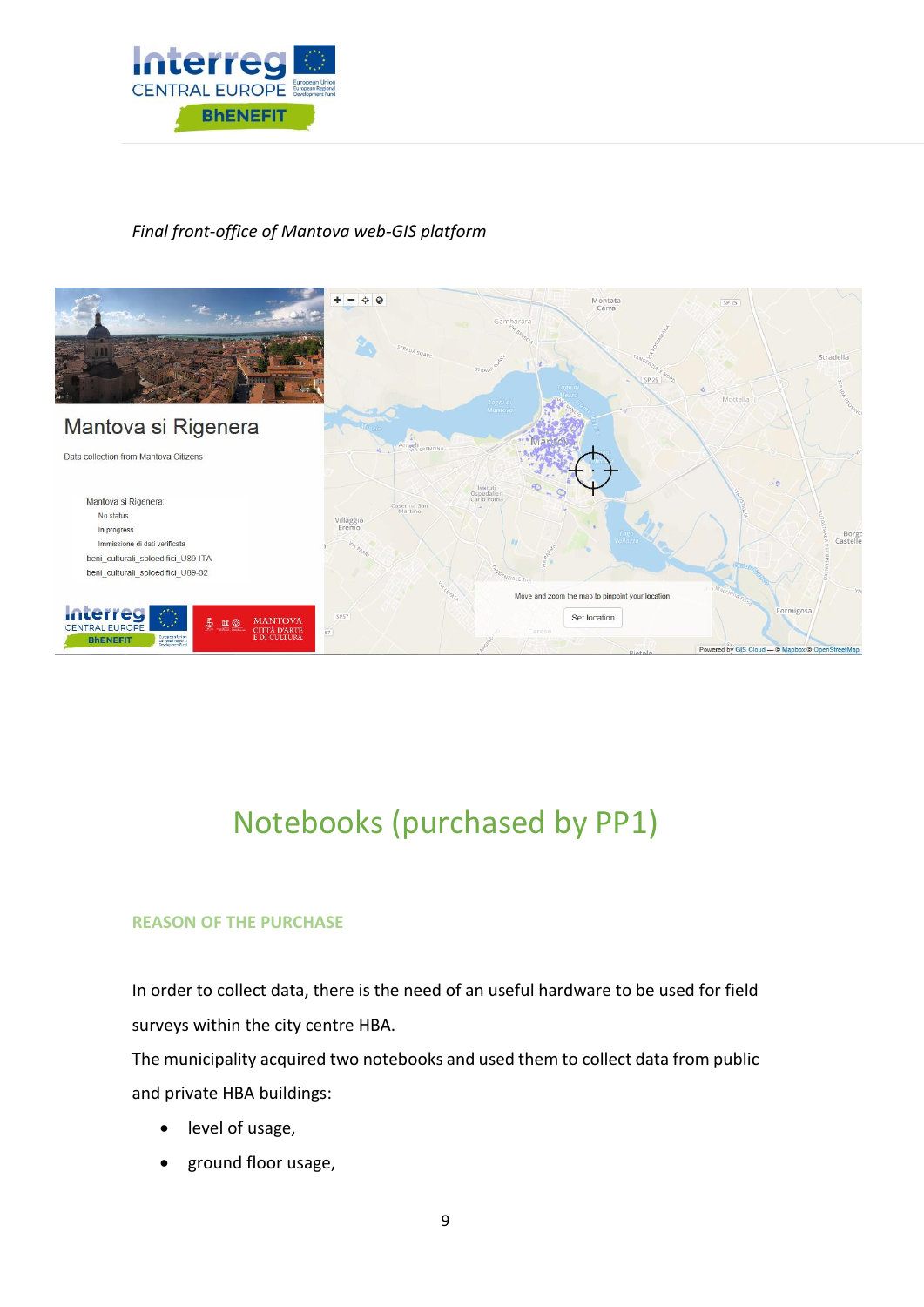

- building predominant use (residential, business, commercial, ...),
- facades level of conservation.
- presence of abandoned or unfinished building sites.

The notebooks will be then used to analyze mapped informations collected from citizens and other subjects but also compare all data with existing ones using an adequate informatics support.

### **PROCESS**

The process started in September but faced several problems because of internal bureaucratic difficulties due to the nature of the procurement: Notebooks are considered an "infrastructure", a physical product, and must be procured with a specific national procurement platform. The notebooks could be acquired in October.

### ArcGIS licenses (purchased by PP1 and PP13)

ArcGIS is a geographic information system (GIS) for working with maps and geographic information. It is used for **creating and using maps, compiling geographic data, analyzing mapped information, sharing and discovering geographic information, using maps and geographic information in a range of applications, and managing geographic information in a database**.

The system provides an infrastructure for making maps and geographic information available throughout an organization, across a community, and openly on the Web.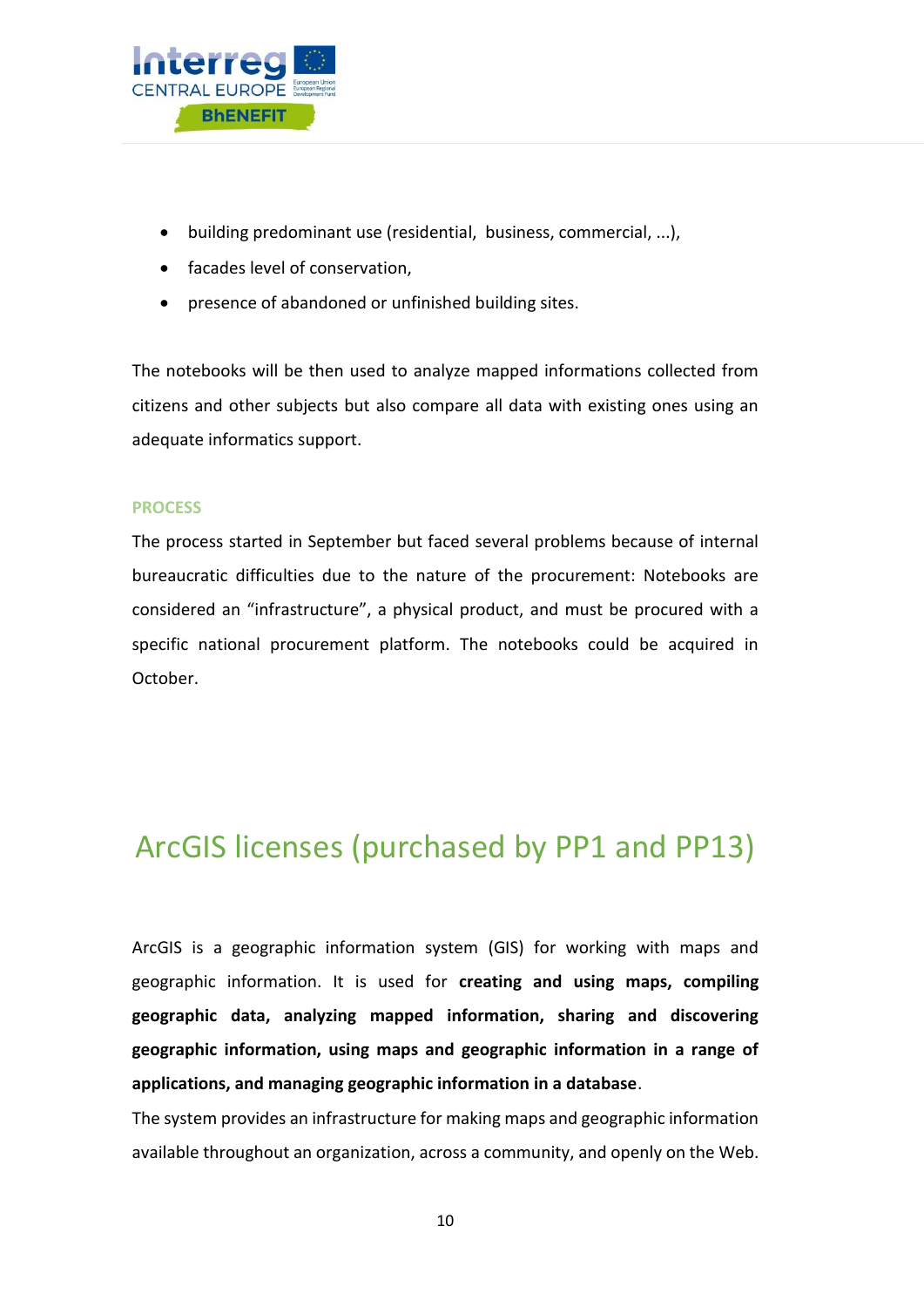

ArcGIS Desktop Basic, formerly known as ArcView, is the entry level of ArcGIS licensing offered. With ArcView, one is able to view and edit GIS data held in flat files, or view data stored in a relational database management system

### **Criticisms**

Esri's transition to the ArcGIS platform, starting with the 1999 release of ArcGIS 8.0, rendered incompatible an extensive range of user-developed and third-party addon software and scripts. A minority user base resists migrating to ArcGIS because of changes in scripting capability, functionality, operating system (Esri developed ArcGIS Desktop software exclusively for the Microsoft Windows operating system), as well as the significantly larger system resources required by the ArcGIS software. Esri has continued support for these users.

Other issues with ArcGIS include perceived high prices for the products, proprietary formats, and difficulties of porting data between Esri and other GIS software.

### **REASON OF THE PURCHASE**

PP1 and PP13 needs GIS software devoted to Bhenefit project and activities, compatible with existing ICT abilities of their staff and also with the already existing GIS data and files. PPs needs to analyze information.

**ArcGIS ICT solution is the most suitable to obtain both mentioned results. PP1 and PP13 have past work experiences with this software, GIS system of PP1 is developed through that software and PP13 is able to interface GIS data developed through ArcGIS with BIM files developed through REVIT softwares.**